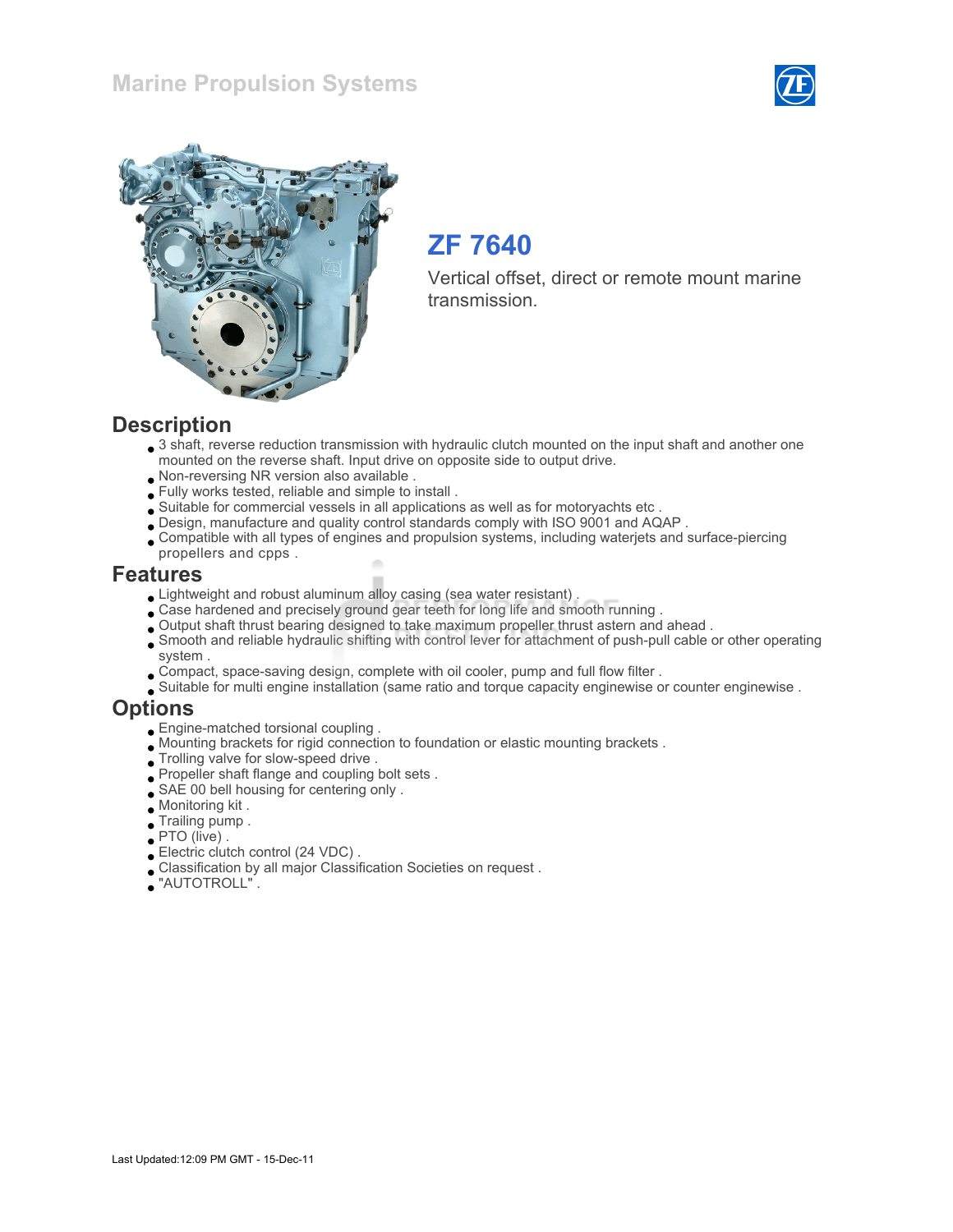

### Pleasure Duty

| <b>RATIOS</b>                                          | MAX.<br>POWER/RPM<br><b>INPUT POWER CAPACITY</b><br><b>TORQUE</b> |      |                                                  |    |           |          |    |          |    | MAX.<br><b>RPM</b> |      |
|--------------------------------------------------------|-------------------------------------------------------------------|------|--------------------------------------------------|----|-----------|----------|----|----------|----|--------------------|------|
|                                                        | Nm                                                                | ftlb | <b>kW</b>                                        | hp | <b>kW</b> | hp       | kW | hp       | kW | hp                 |      |
|                                                        |                                                                   |      |                                                  |    |           | 1800 rpm |    | 2000 rpm |    | 2100 rpm           |      |
| $ 3.308^* , 3.440, 3.625^* , 3.826^* $<br>4.000.4.238* | 13100                                                             |      | 9662 1.3717 1.8395 2469 3311 2743 3679 2881      |    |           |          |    |          |    | 3863               | 2300 |
| $\blacksquare$ 4.500                                   | 12640                                                             |      | 9323 1.3236 1.7749 2382 3195 2647 3550 2779 3727 |    |           |          |    |          |    |                    | 2300 |

\* Special Order Ratio.

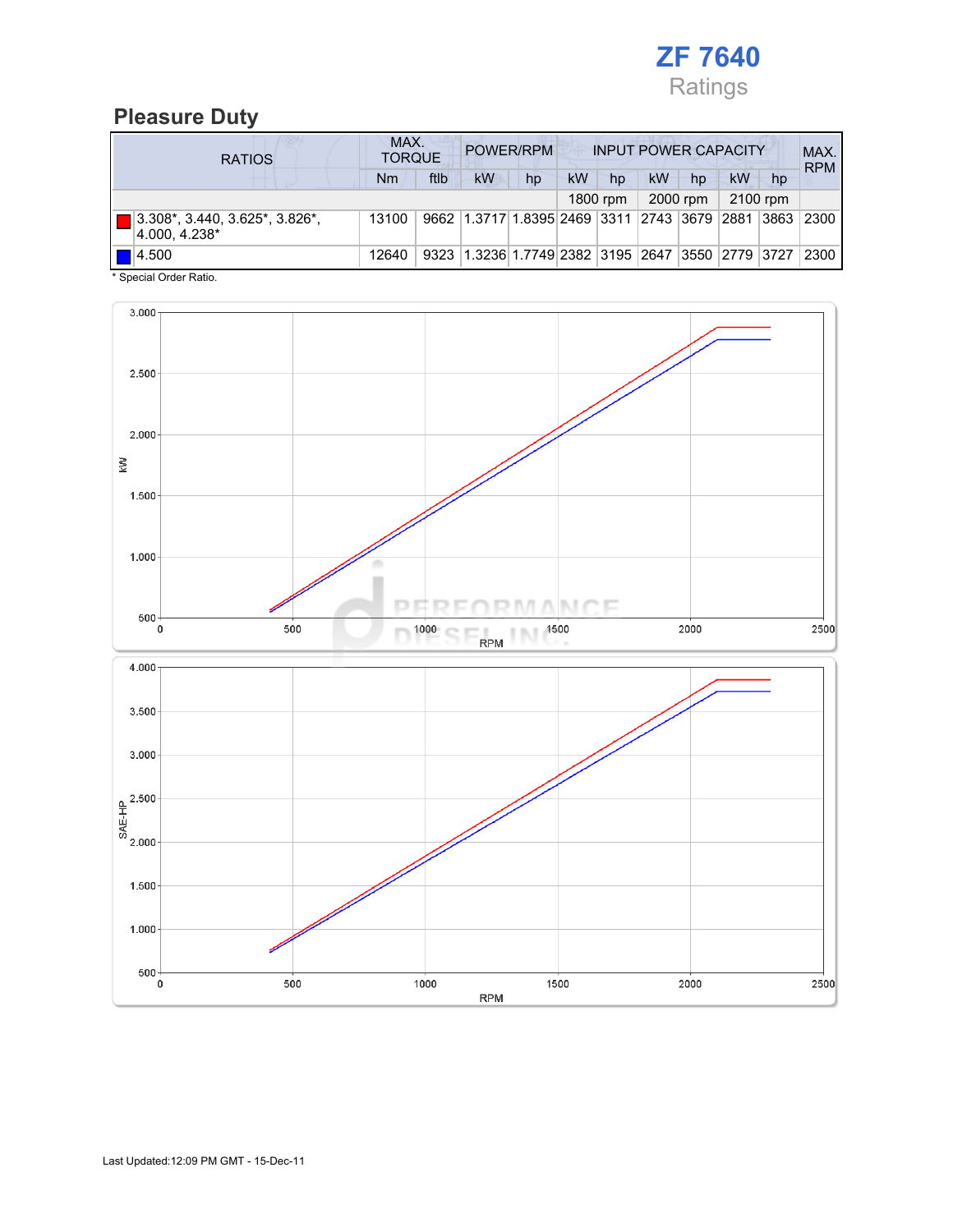

### Light Duty

| <b>RATIOS</b>                                     | MAX.<br>POWER/RPM<br><b>INPUT POWER CAPACITY</b><br><b>TORQUE</b> |      |                                                                  |    |    |          |    |          | MAX.<br><b>RPM</b> |          |                         |
|---------------------------------------------------|-------------------------------------------------------------------|------|------------------------------------------------------------------|----|----|----------|----|----------|--------------------|----------|-------------------------|
|                                                   | Nm                                                                | ftlb | kW                                                               | hp | kW | hp       | kW | hp       | kW                 | hp       |                         |
|                                                   |                                                                   |      |                                                                  |    |    | 1800 rpm |    | 2000 rpm |                    | 2100 rpm |                         |
| 3.308*, 3.440, 3.625*, 3.826*,<br>4.000.4.238*    | 12800                                                             | 9441 | 1.3403 1.7974 2413  3235  2681                                   |    |    |          |    |          |                    |          | 3595  2815  3775   2300 |
| $\blacksquare$ 4.500<br>$*$ 0. $*$ 10. $*$ 0. $*$ | 12370                                                             |      | 9124   1.2953   1.7370   2332   3127   2591   3474   2720   3648 |    |    |          |    |          |                    |          | 2300                    |

Special Order Ratio.

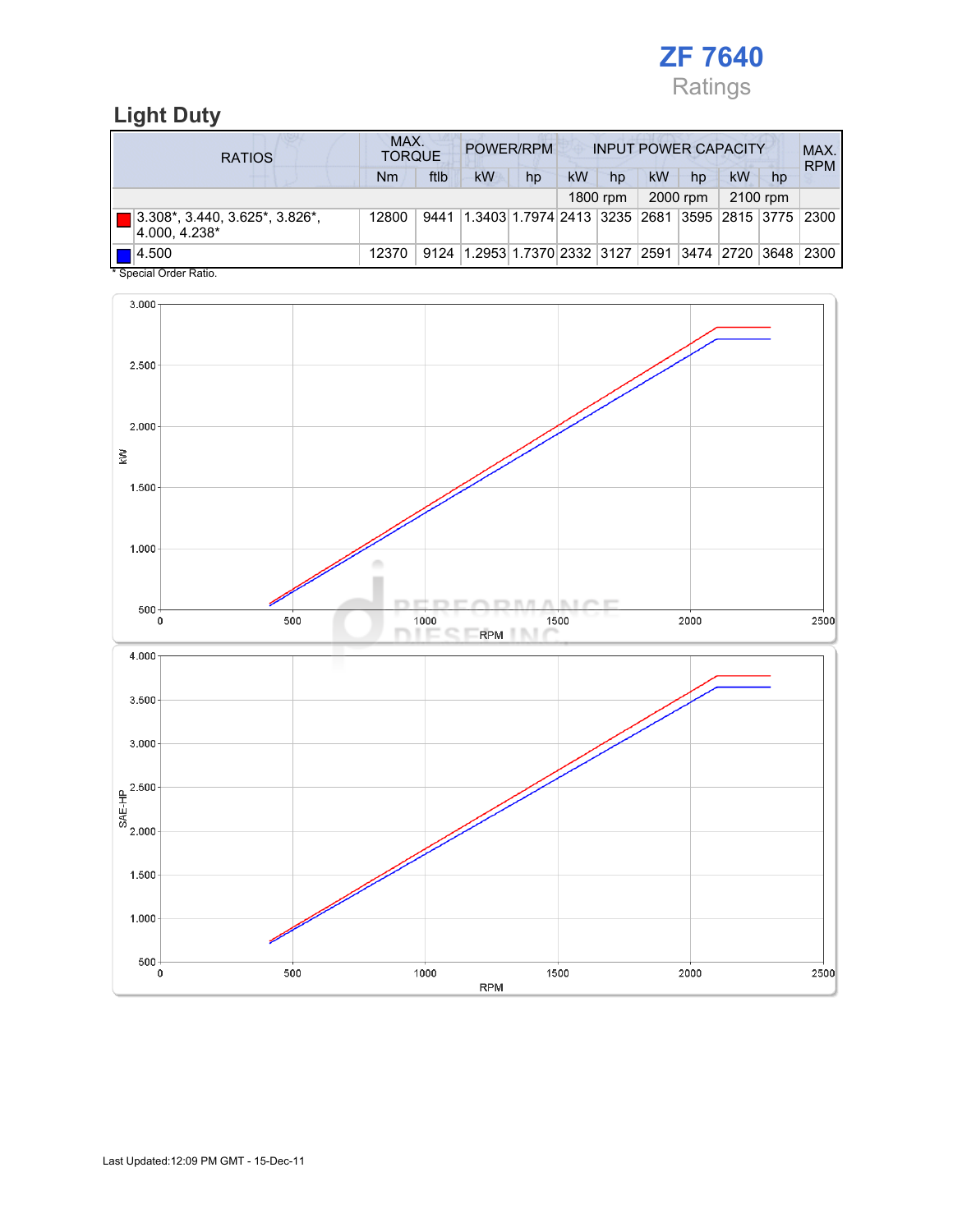

### Medium Duty

| <b>RATIOS</b>                                           | MAX.<br>POWER/RPM<br><b>TORQUE</b> |      |                                                  |    | <b>INPUT POWER CAPACITY</b> |          |    |          |           |          | MAX.<br><b>RPM</b> |
|---------------------------------------------------------|------------------------------------|------|--------------------------------------------------|----|-----------------------------|----------|----|----------|-----------|----------|--------------------|
|                                                         | Nm                                 | ftlb | <b>kW</b>                                        | hp | kW                          | hp       | kW | hp       | <b>kW</b> | hp       |                    |
|                                                         |                                    |      |                                                  |    |                             | 1600 rpm |    | 1800 rpm |           | 2000 rpm |                    |
| 3.308*, 3.440, 3.625*, 3.826*,<br>4.000.4.238*          | 11800                              |      | 8703 1.2356 1.6570 1977 2651 2224 2983 2471 3314 |    |                             |          |    |          |           |          | 2300               |
| $\blacksquare$ 4.500<br>$*$ On a simil Onder Definition | 10610                              |      | 7826 1.1110 1.4899 1778 2384 2000 2682 2222 2980 |    |                             |          |    |          |           |          | 2300               |

Special Order Ratio.

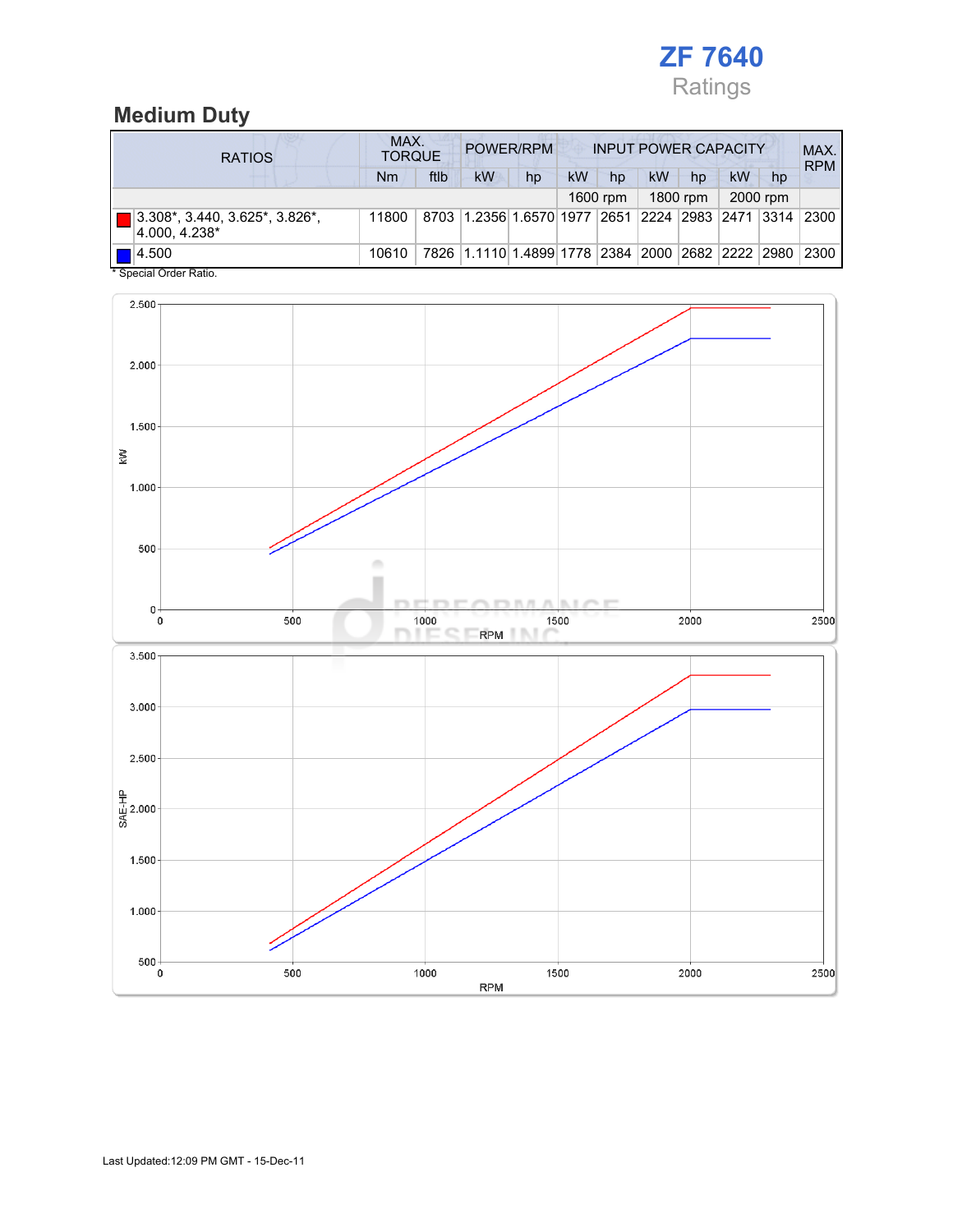

### Continuous Duty

| <b>RATIOS</b>                                                                | MAX. | <b>TORQUE</b> |    | POWER/RPM                    | <b>INPUT POWER CAPACITY</b> |          |    |            |            |          | MAX.<br><b>RPM</b> |
|------------------------------------------------------------------------------|------|---------------|----|------------------------------|-----------------------------|----------|----|------------|------------|----------|--------------------|
|                                                                              | Nm   | ftlb          | kW | hp                           | kW                          | hp       | kW | hp         | kW         | hp       |                    |
|                                                                              |      |               |    |                              |                             | 1200 rpm |    | 1600 rpm   |            | 1800 rpm |                    |
| $3.308^*$ , 3.440, 3.625 <sup>*</sup> , 3.826 <sup>*</sup> ,<br>4.000.4.238* | 9800 | 7228          |    | 1.0262 1.3761 1231           |                             | 1651     |    | 1642  2202 | 1847       | 2477     | 1800               |
| 14.500<br>* Checial Order Patio                                              | 9200 | 6786          |    | 0.9634 1.2919 1156 1550 1541 |                             |          |    | 2067       | 1734  2325 |          | 1800               |

Special Order Ration

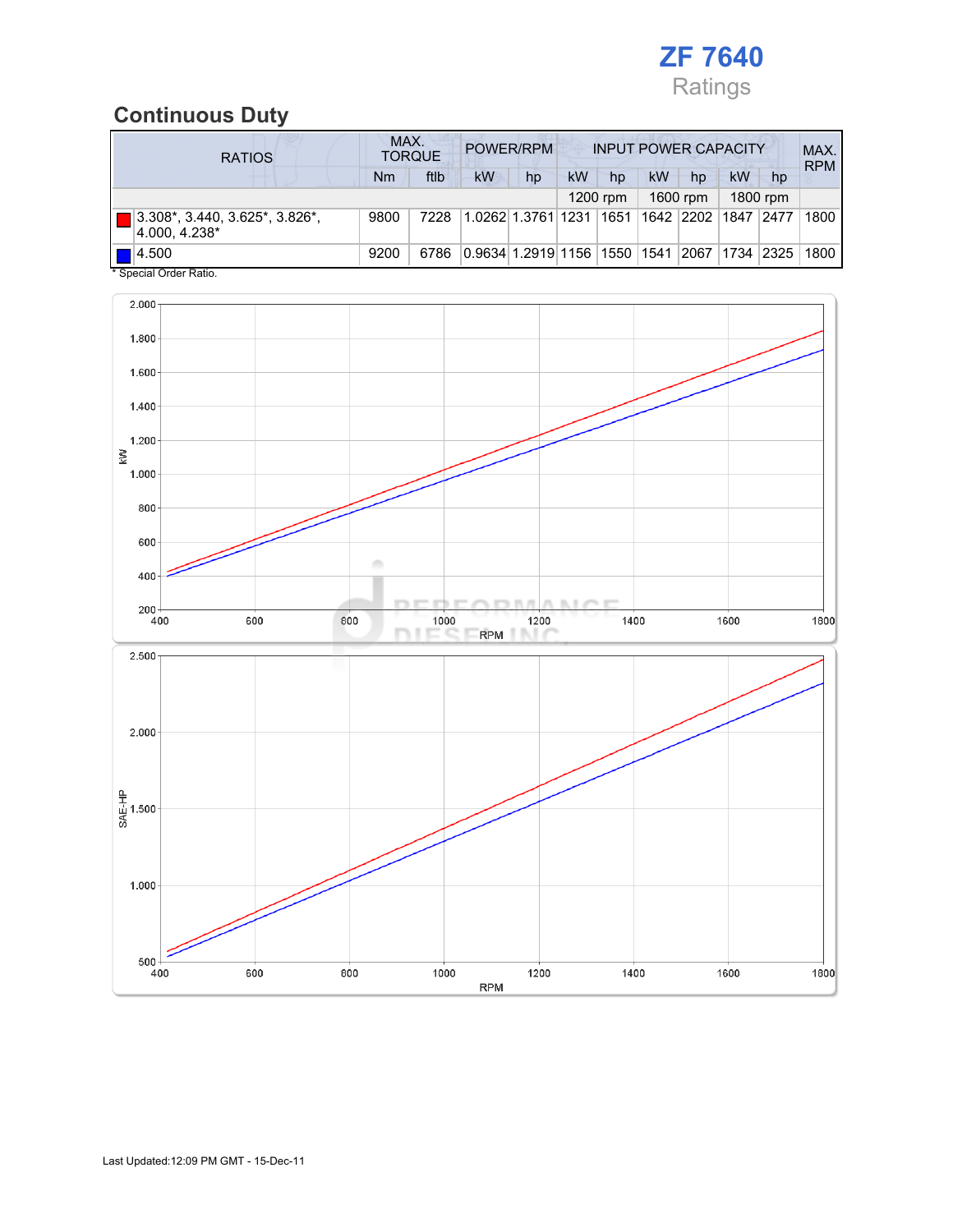



|            |                |                |                            | mm (inches)    |            |            |            |                          |           |  |
|------------|----------------|----------------|----------------------------|----------------|------------|------------|------------|--------------------------|-----------|--|
| A          | B <sub>1</sub> | B <sub>2</sub> | H <sub>1</sub>             | H <sub>2</sub> |            |            | L2         | $L_3$                    | Bell Hsq. |  |
| 450 (17.7) | 500 (19.7)     | 500 (19.7)     | 430 (16.9)                 | 806 (31.7)     | 761 (30.0) | 657 (25.9) | 146 (5.75) | $\overline{\phantom{a}}$ |           |  |
|            |                | Weight kg (lb) | Oil Capacity Litre (US qt) |                |            |            |            |                          |           |  |
|            |                | 1,325(2,915)   | 80.0 (84.8)                |                |            |            |            |                          |           |  |
|            |                |                |                            | $\leftarrow$ D |            |            |            |                          |           |  |

# **Output Coupling Dimensions**

|  |  |  |                       |  | <b>Bolt Holes</b> |                                                                |      |  |  |
|--|--|--|-----------------------|--|-------------------|----------------------------------------------------------------|------|--|--|
|  |  |  |                       |  | No.               | Diameter (E)                                                   |      |  |  |
|  |  |  | Imm in mm in mm in mm |  |                   | mm                                                             |      |  |  |
|  |  |  |                       |  |                   | 435   17.1   385   15.2   330   13.0   35.0   1.38   20   30.4 | 1.20 |  |  |